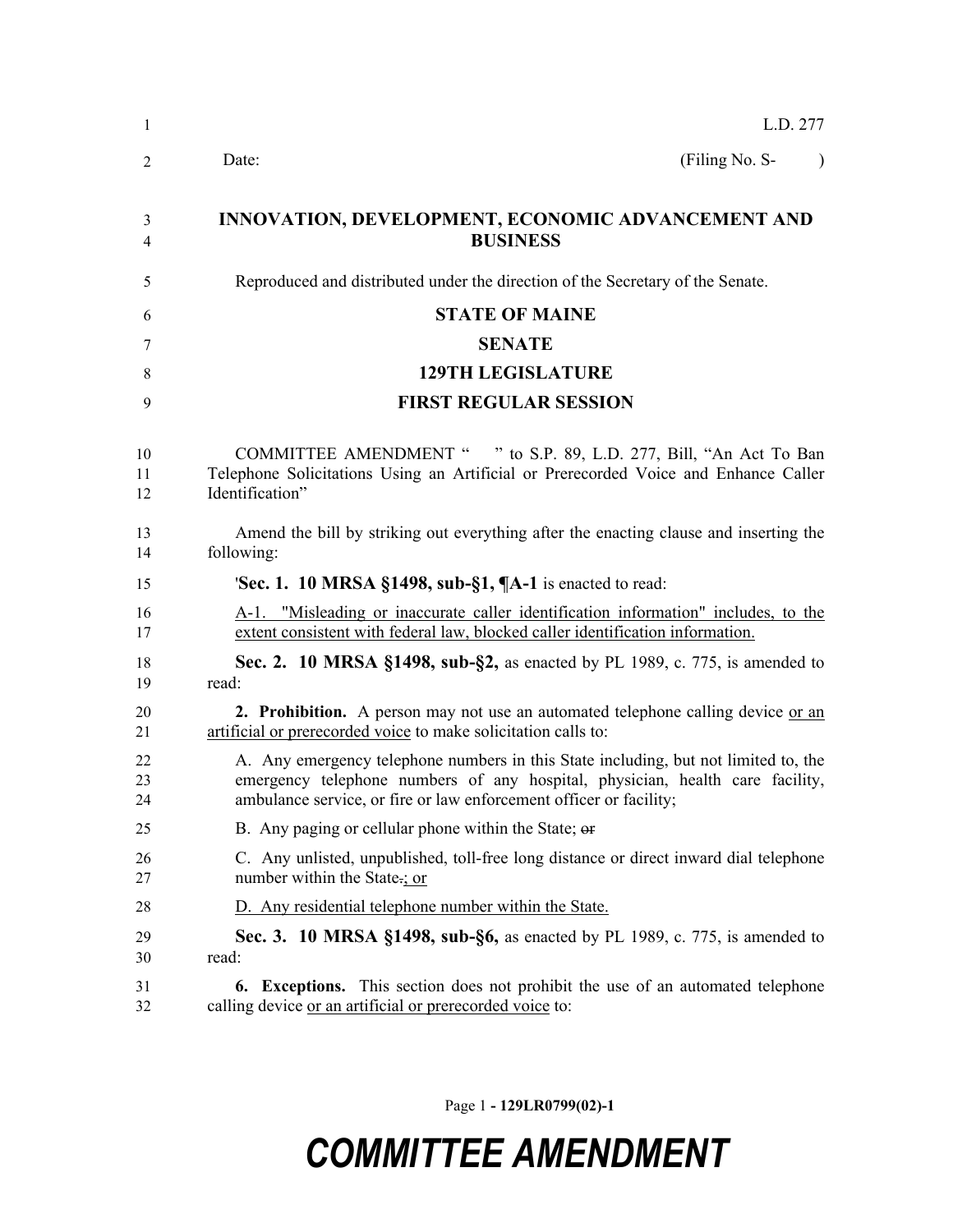A. Inform purchasers of the receipt, availability or delivery of goods or services or any other pertinent information on the status of any purchased goods or services; B. Respond to a telephone inquiry initiated by the person to whom the automated call or call using an artificial or prerecorded voice is directed; or 5 C. Carry out the duties of any state or local governmental unit- or school administrative unit or private school; D. Deliver an emergency message by a governmental entity; E. Deliver information with the prior, written, express consent of the recipient of the call; or F. Communicate with a business about reservations, purchases and other information for customers such as hours of operation, directions and merchandise availability. **Sec. 4. 10 MRSA §1499-A, sub-§1, ¶D,** as enacted by PL 2003, c. 70, §1 and 13 affected by §2, is amended to read: D. "Telemarketing" means a plan, program or campaign that is conducted by use of one or more telephones or other telecommunications services, including interconnected voice over Internet protocol and text messaging, to induce the 17 purchase of goods or services or a charitable contribution and that involves more than one intrastate telephone call. "Telemarketing" does not include the solicitation of sales through the mailing of a catalog that contains a written description or illustration of the goods or services offered for sale, the business address of the seller and multiple pages of written material or illustrations, and that is issued not less frequently than once a year, if the person making the solicitation does not solicit customers by telephone but only receives calls initiated by customers in response to the catalog and during those calls takes orders without further solicitation. For purposes of this paragraph, the term "further solicitation" does not include providing the customer with information about, or attempting to sell, any other item included in the same catalog that prompted the customer's call or in a substantially similar catalog. **Sec. 5. 10 MRSA §1499-A, sub-§2,** as enacted by PL 2003, c. 70, §1 and affected by §2, is repealed and the following enacted in its place: **2. Prohibition.** It is an unfair trade practice, as prohibited by Title 5, section 207 32 and enforced by the Office of the Attorney General, for a seller or telemarketer to cause any caller identification services to transmit misleading or inaccurate caller identification information with the intent to defraud or cause harm to another person or to wrongfully obtain anything of value. **Sec. 6. 10 MRSA §1499-A, sub-§3,** as enacted by PL 2003, c. 70, §1 and affected by §2, is repealed. **Sec. 7. 10 MRSA §1499-A, sub-§4** is enacted to read: **4. Exception.** It is not a violation of subsection 2 for: A. A seller or telemarketer to substitute for the name and telephone number used in or billed for making the call:

Page 2 **- 129LR0799(02)-1**

## *COMMITTEE AMENDMENT*